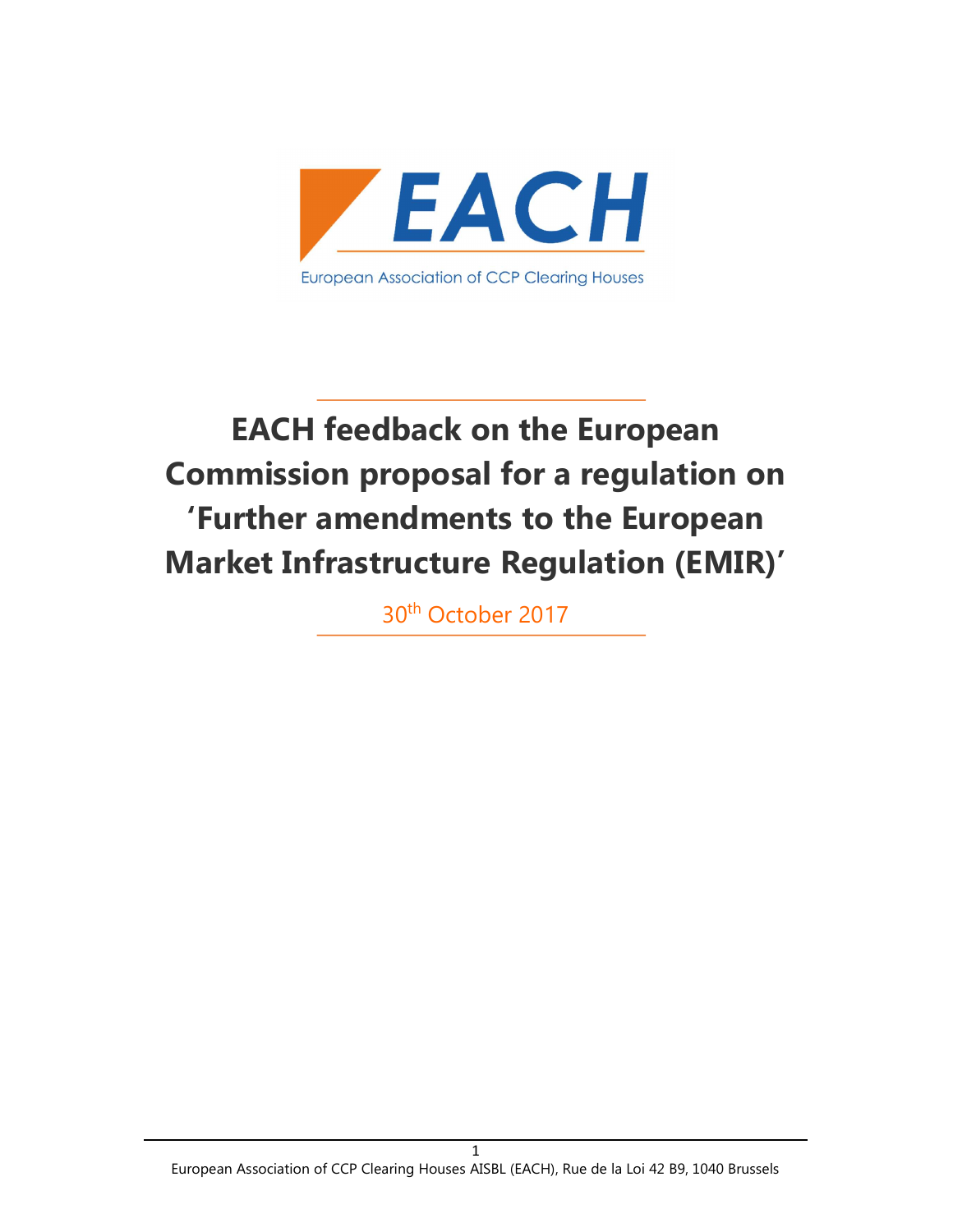#### EACH feedback on the European Commission proposal for a regulation on 'Further amendments to the European Market Infrastructure Regulation (EMIR)'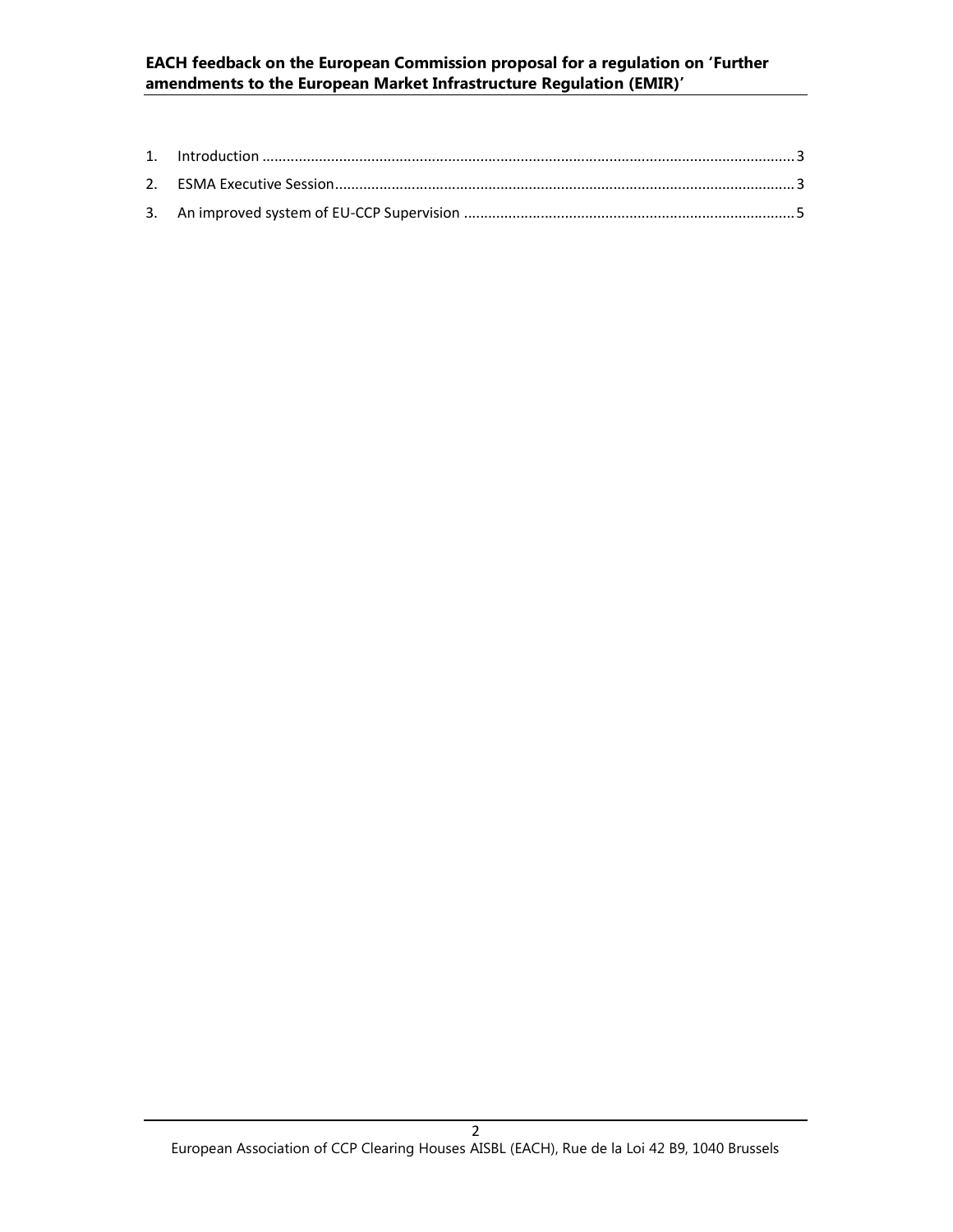### 1. Introduction

The European Association of CCP Clearing Houses (EACH) represents the interests of Central Counterparties Clearing Houses (CCPs) in Europe since 1992. EACH currently has 20 members from 15 different European countries and is registered in the European Union Transparency Register with number 36897011311-96. EACH welcomes the opportunity to provide feedback to the European Commission proposal for a regulation on 'Further amendments to the European Market Infrastructure Regulation (EMIR)<sup>'1</sup>.

In the experience of EACH Members, the current system of supervision of EU CCPs through the EMIR college architecture functions generally quite well. It represents an innovative system of supervision that aims to match the benefits of regulatory convergence and local knowledge. While EACH agrees with the European Commission's impact assessment that the current system of colleges established by the EMIR legislation to supervise EU CCPs needs some improvements, as expressed in our previous responses to public consultations<sup>2</sup>, we believe these improvements can be achieved without a complete overhaul of the existing supervisory regime for EU CCPs in order to make it sound, efficient, transparent, proportional and convergent.

In the following sections of this response we describe to what extent we believe that the supervisory architecture suggested in the European Commission legislative proposal meets those criteria and what steps we believe should be taken in order to address a number of weaknesses perceived in the existing EU system of CCP supervision.

### 2. ESMA Executive Session

1

EACH agrees with the objective of the European Commission to improve the current system of EMIR colleges. However, we do not believe that the proposed Executive Session actually represents an improvement and meets the criteria of a well-functioning CCP supervisory regime described in the previous section.

While the impact assessment details the reasons why the European Commission opted for the Executive Session, we note the following weaknesses in such an approach:

<sup>&</sup>lt;sup>1</sup> Proposal for a REGULATION OF THE EUROPEAN PARLIAMENT AND OF THE COUNCIL amending Regulation (EU) No 1095/2010 establishing a European Supervisory Authority (European Securities and Markets Authority) and amending Regulation (EU) No 648/2012 as regards the procedures and authorities involved for the authorisation of CCPs and requirements for the recognition of third-country CCPs

<sup>2</sup> http://www.eachccp.eu/wp-content/uploads/2016/04/EACH-response-to-EC-public-consultation-on-CMU-20150520.pdf

http://www.eachccp.eu/wp-content/uploads/2015/07/EACH-response-to-European-Commissionconsultation-on-EMIR-review-August-2015.pdf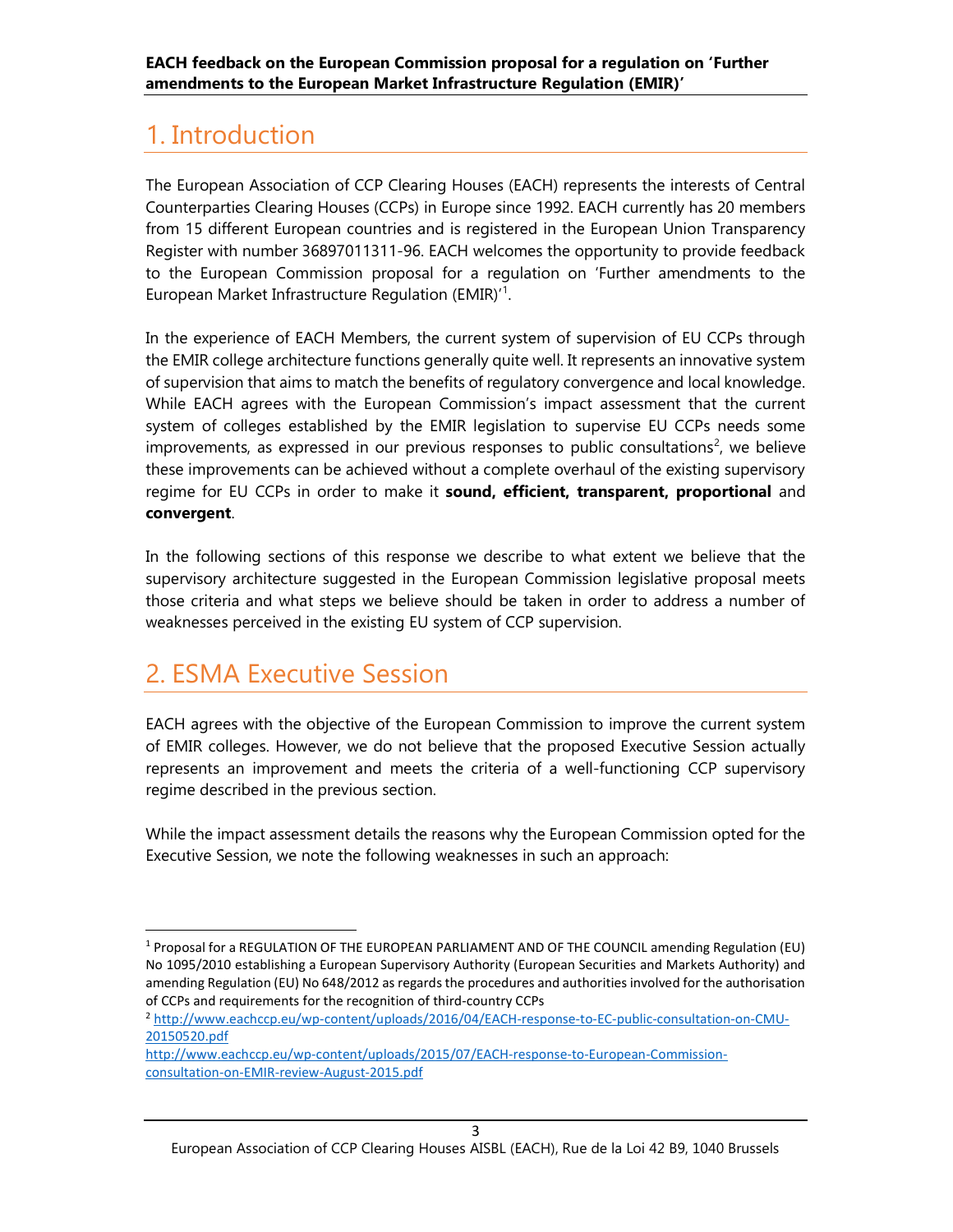- **Efficiency** The proposed Executive Session adds an additional layer in the decisionmaking process, which we think **increases the complexity** of the supervisory architecture that already includes several layers of authorities (Table 1). This increased complexity leads to the following:
	- o Decreased efficiency EACH Members have already experienced delays and bottlenecks in the current system of approval process. In the new proposed system, the complexity of approving new products and changes to CCPs' risk models under articles 15 and 49 of EMIR would increase even more. This would be unfortunate as the expectation of EACH members would be that an improved supervisory architecture at EU level would be more rather than less efficient.
	- $\circ$  Increased duplication It is possible that the same authorities participate at the Executive Session, the college and in some cases participate in giving separate opinions as central bank of issue.

#### Table 1 – Increased complexity of the approval process for new CCP products

| <b>Approval process</b> |                             |  |                                   |  |
|-------------------------|-----------------------------|--|-----------------------------------|--|
|                         | <b>Current system</b>       |  | <b>Executive Session</b>          |  |
|                         | 1. Assessment by the NCA    |  | 1. Draft decision by the NCA      |  |
|                         | 2. Opinion from the college |  | 2. Consent of ESMA CCP Executive  |  |
|                         | 3. Opinion of ESMA          |  | session                           |  |
|                         |                             |  | 3. Consent of the Central Bank of |  |
|                         |                             |  | Issue                             |  |
|                         |                             |  | 4. Opinion from the college       |  |

- **Transparency** As proposed by the European Commission, we think that the status and composition of the ESMA Executive Session is unclear. The division of tasks and powers between the Executive Session and the supervisory colleges is not clearly articulated.
- Responsibility We believe it is possible that the Executive Session structure would lead to a situation in which there would be a discrepancy between competences and responsibility. The major influence on decisions related to a CCP would be in the hands of the Executive Session whereas a fiscal responsibility in case that supervision does not work and the CCP is in trouble would rest at the national level
- Financial burden The European Commission legislative proposal suggests the payment of fees by CCPs to finance the work of the Executive Session. For the majority of CCPs that already pay fees to their National Competent Authorities (NCAs), the Executive Session would likely result in an additional financial burden without any efficiencies, considering that the NCA would still keep some supervisory duties, and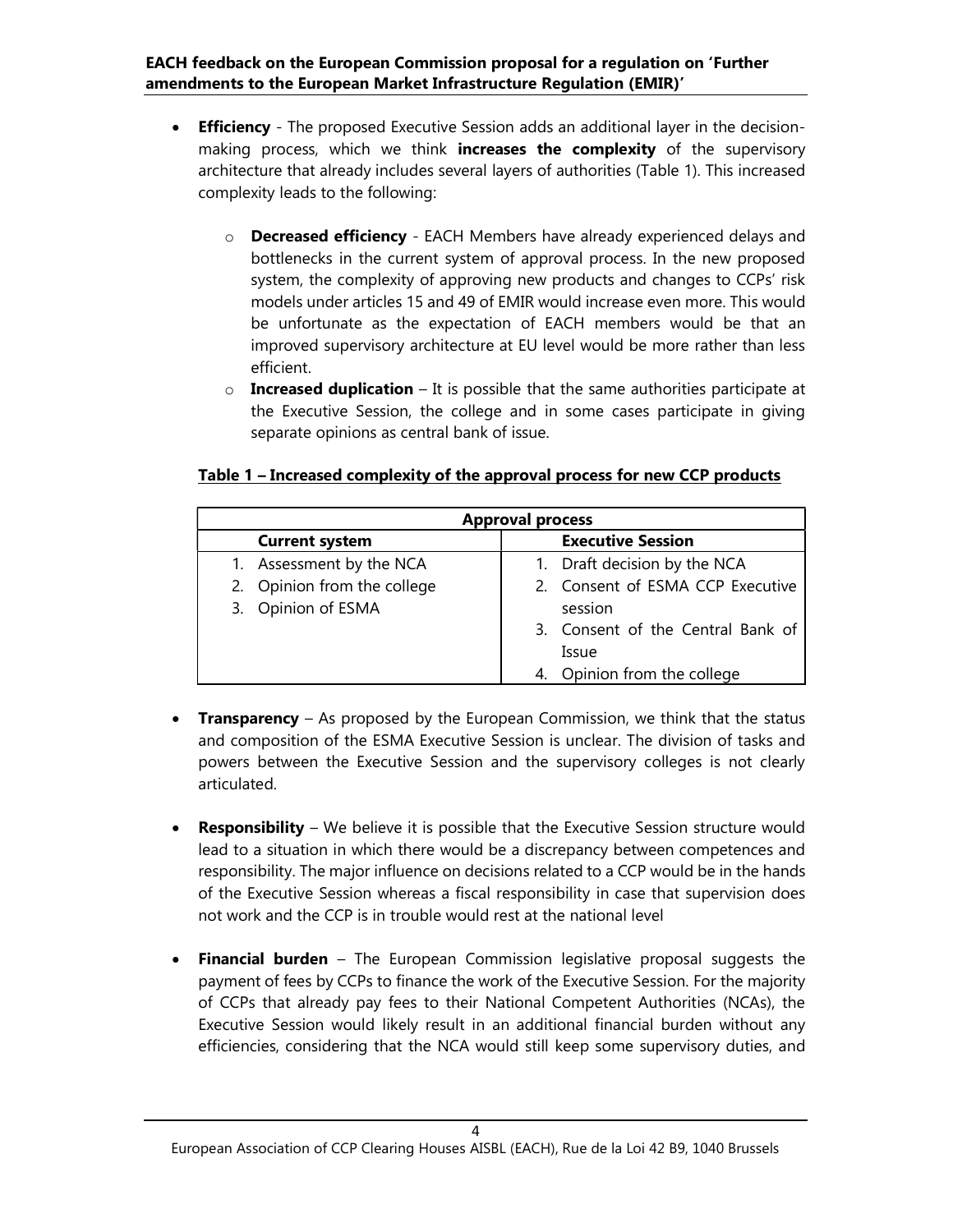that the CCP would therefore have to pay fees to both the NCA and to the Executive Session.

EACH believes that an enhanced and more efficient system of the EU supervision should at least be cost neutral for CCPs or represent a cost decrease out of the savings of such a more efficient system.

Furthermore, it is not clear from the proposal how the fees are charged. We believe that fees should be proportionate to the activities, financial instruments cleared and size of the CCP and there should be a clear and transparent formula to calculate them.

## 3. An improved system of EU-CCP Supervision

For the reasons stated above, we think that the Executive Session is not the right supervisory architecture for EU CCPs. Based on the experience of EACH members, gained through their authorisation processes, their experience of being supervised through the existing EMIR framework as well as the process to extend their services and scope of products and apply changes to improve their risk models, we believe that in order to achieve a greater degree of supervisory convergence, any supervisory architecture of EU CCPs, either the improved version of the current system of colleges or a regime of a single authority, should be based on the following principles:

- Soundness The supervisory architecture of EU CCPs should be effective in ensuring a safe and sound CCP industry.
- Efficiency The supervisory architecture should be efficient to ensure that markets requests can be addressed as diligently as possible and that it meets client momentum.
- Transparency The supervisory architecture should ensure clear procedures, criteria, roles of authorities involved and clear timeline.
- Proportionality and Fairness The supervisory architecture should be proportional to the activities, financial instruments cleared and size of the CCP being supervised. This proportionality element is of particular importance if the EU Supervisory architecture was to consider additional supervisory requirements to the ones included in EMIR.
- Convergent The supervisory architecture should provide a level playing field ensuring the harmonisation of standards and rules for CCPs. In this way, inconsistencies and regulatory arbitrage would be removed.

We believe that certain improvements can be made to the current EU supervisory framework of CCPs that would contribute to better meeting those principles. Whatever form the EU supervisory framework takes, we believe that it should have the following characteristics: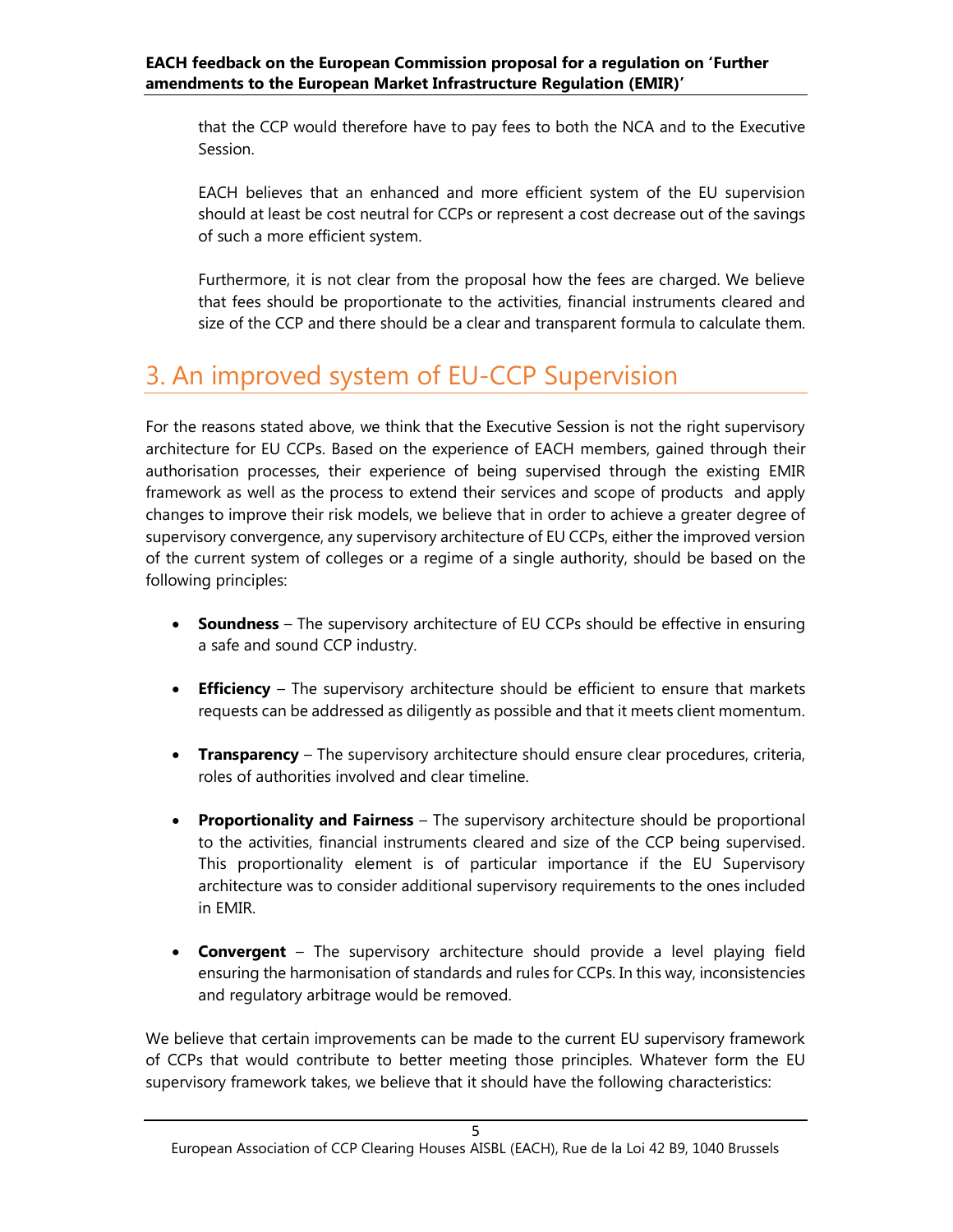- Clear role and accountability of regulators To clearly define the role and accountability of each regulator (national competent authorities, ESMA, etc.) in the supervisory process. Further clarity is needed with regard to the supervisory responsibilities of the institutions to ensure clear accountability. In addition, a clear coordination between authorities is also needed.
- Clear procedure

1

- o To enhance the transparency around the schedule of College meetings and increased their frequency (potentially once a month) with the publication of the dates (with the possibility of cancellation) so as to ensure there is both transparency and protections to avoid bottlenecks.
- o The application of a single and clear procedure equally across all CCPs and all jurisdictions in the EU for the approval of new products and improvements to risk models. Based on the experience of EACH members, the current process as laid out in article 15 and 49 of EMIR can in some circumstances lead to a CCP taking longer than one and a half years to get a new product approved from the point that the product is technically ready.
- Clear criteria A detailed description of the criteria that authorities believe a new product or a change to a CCP's risk model should be assessed against in order to consider its approval. In this sense the ESMA Opinion 'ESMA/2016/1574'<sup>3</sup> addressed the following points:
	- o A list of indicative criteria to determine whether a change is deemed 'significant'.
	- $\circ$  Disclosure of the factors considered when determining any material changes (Article 49) to a CCP's existing risk management framework
	- $\circ$  A clear timeframe for the responsible authority to decide on the qualification of the change.

However, we would request a clarification from ESMA on the following:

- o Changes which are not deemed 'significant' should require an ex-post control by the national competent authority, rather than an ex-ante approval.
- o A clear description of the validation process, including the order and timeframe in which the independent validation, the validation by the NCA and ESMA as well as the college opinion, should occur. In our opinion, the ESMA validation referred to under Article 49 should be an annual ex post check to confirm that the NCA has properly carried out its review and addressed all relevant issues with regard to the CCPs' models, rather than an ex-ante approval process.

<sup>&</sup>lt;sup>3</sup> 'Common indicators for new products and services under Article 15 and for significant changes under Article 49 of EMIR', November 2016, https://www.esma.europa.eu/sites/default/files/library/2016-1574 -\_opinion\_on\_significant\_changes\_for\_ccps.pdf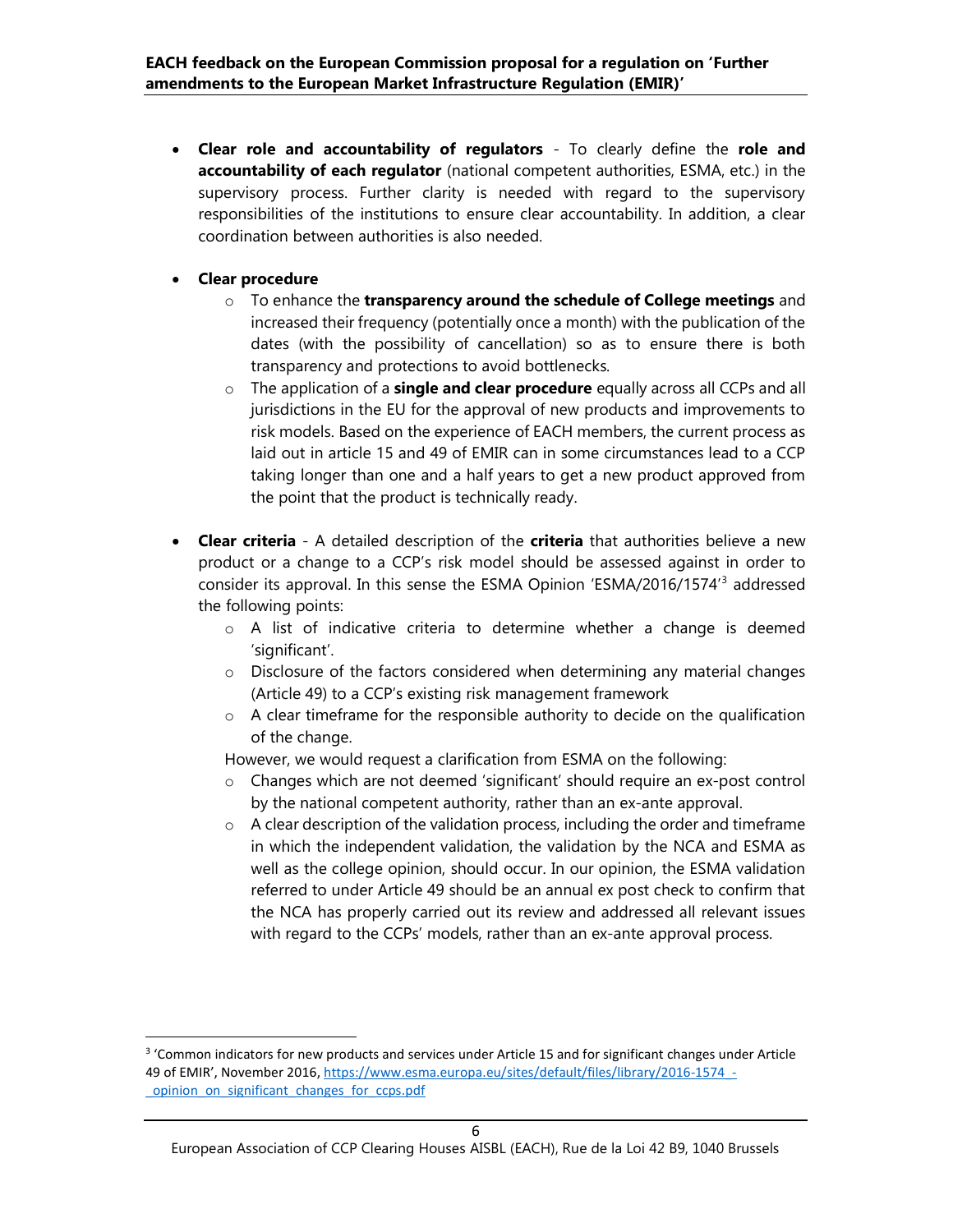### • Proportionality

- o Supervision
	- **The Supervisory architecture should be proportional to the activities,** financial instruments cleared and size of the CCP being supervised. This proportionality element is of particular importance if the EU Supervisory architecture was to consider additional supervisory requirements to the ones included in EMIR.
	- **The treatment of members of the supervisory body (either CCPs** colleges or single authority), should be equal (i.e. no authority should be given more than one vote).
	- EACH members believe that proportionality rules are needed in the structure of CCP colleges. We think that the competent authority should be part of the college structure only if clearing members have significant contributions to the CCPs default funds and they should not be part of the college in the case where the contributions of clearing members are minor or insignificant to the system.
- o Responsibilities The supervisory architecture should also ensure that the fiscal responsibility is placed with those that take the supervisory decisions.
- $\circ$  Local markets In case of local markets, CCPs supervisors:
	- Know all the specifics of their market and national laws.
	- Have knowledge and experiences in the functioning of national CCPs.
	- **•** Maintain proportionality in supervisory activities more effectively and efficiently.
- o Costs As EU CCPs clear different products with different range of risk, we believe that these differences should be taken into consideration in relation to the supervision and the cost related to the supervision. We would propose that EU Supervision should be proportional to the activities, financial instruments cleared and size of the CCP.
- Safequards Further transparency is needed with regard to the decision-making process and procedure for CCPs to appeal authorities' decisions. Clear safeguards are needed against the disproportionate or wrongful exercise of the powers of authorities.
- Clear data and documents A detailed description of the data and documents to be provided in the application.
- Target reviews In case of a new service or activity, the assessments by the competent authorities should be targeted and specific to those elements of an additional service or activity which are new to that service or activity.
- No overlapping assessment The assessments currently performed by some regulators lead to the repetition of assessment which may not be directly related to